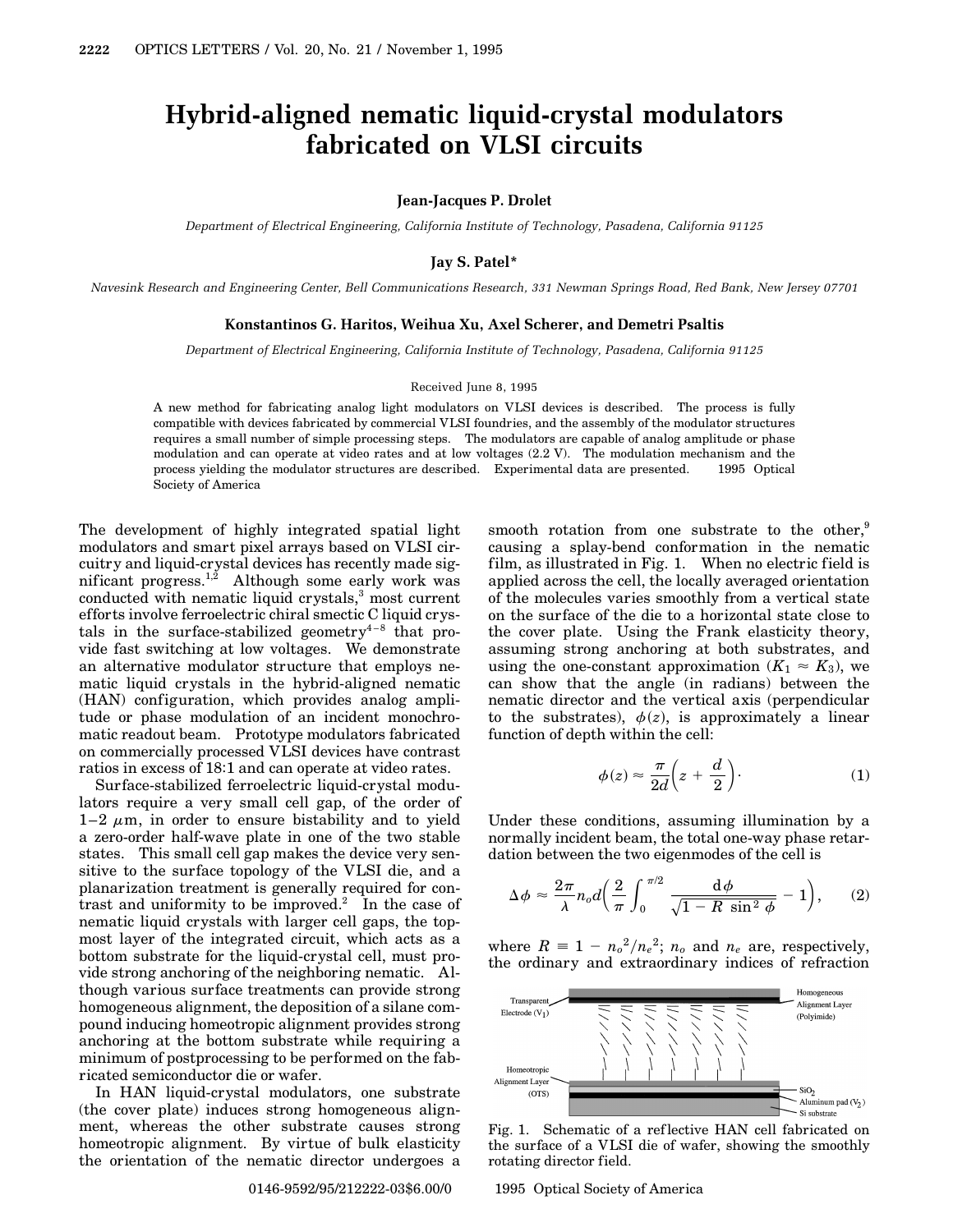

Fig. 2. Electro-optic characteristics at 632.8 nm of a transmissive HAN cell with a  $10-\mu m$  gap and a reflective HAN-on-VLSI sample with a  $5-\mu m$  gap. Both cells were filled with Merck E7. Note that the entire amplitudemodulation range of the HAN-on-VLSI device is spanned by the 1.1-V amplitude interval between 1.1 and 2.2 V.

of the uniaxial nematic liquid crystal; and  $\lambda$  is the wavelength of the incident optical beam in vacuum.

When an electric field is applied, the director tends to align with it. In the high-field limit, the director is perpendicular to the substrates throughout the cell, except for a thin film in the immediate vicinity of the cover plate, and there is practically no phase retardation between the eigenmodes of a normally incident plane wave. The effective index of refraction seen by light polarized along the buffing direction of the cover plate can be continuously changed by application of analog voltages across the cell. Given a suitable input light polarization, this phase modulation can be converted into amplitude modulation with the help of an analyzer.

The electro-optic response of a typical HAN sample is shown in Fig. 2 (curves labeled glass). The device, which had glass substrates and a cell gap of 10  $\mu$ m, was filled with the nematic E7 from Merck, placed between crossed polarizers, illuminated by a collimated laser beam at 632.8 nm, and driven by a 1-kHz square wave of variable amplitude. The surface coupling agents inducing homogeneous and homeotropic alignment were buffed polyimide and octadecyltriethoxysilane (OTS), respectively. As expected, the transmission asymptotically goes to zero in the high-voltage regime, where the director (and hence the optic axis) is nearly normal to the substrates throughout the cell and the phase retardation between the eigenmodes excited by the normally incident beam is nearly zero. The phase retardation increases as the amplitude of the applied square wave decreases, until it reaches a maximum value determined by the cell gap, the properties of the nematic (indices of refraction, elastic constants), and the anchoring strength at the substrates. The phase retardation of the undriven device is seen to be 3.3 rad, in excellent agreement with the value (3.4 rad) predicted by relation (2), with the appropriate indices of refraction,<sup>10</sup>  $n_o = 1.5211$  and  $n_e = 1.7464$ , and assuming strong anchoring at both substrates. Note

that unlike parallel-rubbed cells, HAN devices have no threshold voltage for the onset of an electro-optic response.

We have also fabricated reflective HAN modulators on semiconductor dies processed by commercial foundries. In particular, our fabrication method is compatible with the Orbit Semiconductor  $2.0-\mu m$ silicon-gate complementary metal-oxide-semiconductor process available through MOSIS.<sup>11</sup>

Figure 1 schematically shows the cross section of a HAN-on-VLSI device. Metal electrodes made of one of the metalization levels provided by the semiconductor process are used to apply voltages locally across the liquid-crystal cell and as optical mirrors. They are overlaid by a silicon dioxide protective overcoat, which is also a native layer of the VLSI process and which helps OTS, the surface coupling agent inducing homeotropic alignment in the nematic film, to bind to the surface of the die. An OTS solution (2% mass in ethanol) is spun onto the VLSI die or wafer at 3000 rpm for 40 s and then baked at  $200 \degree C$  for 30 min. This low-temperature operation does not affect the performance of the electronic circuitry. The glass cover plate is coated with a 20  $\Omega/\square$  indium-tinoxide transparent electrode and with uniaxially buffed polyimide. Aluminum is evaporated onto one edge of the cover plate to allow a wire to make a good contact to the indium-tin-oxide backplane. The cover plate is affixed to the surface of the chip, at a microscopic distance set by small drops of a mixture of chopped glass fibers and Norland 61 UV-cured optical adhesive deposited on the periphery of the active area of the device. The resulting cavity is filled with Merck E7 in the isotropic phase. The mesogenic substance enters the nematic phase as the device slowly cools down.

Figure 2 shows the electro-optic response of a device employing as a lower substrate an integrated circuit fabricated in the Orbit  $2.0 \mu$ m analog *n*-well MOSIS complementary metal-oxide-semiconductor process (curves labeled HAN-on-VLSI). The cell gap is 5  $\mu$ m, and the cavity is filled with Merck E7. Crossed polarizers were used. The response of an area containing approximately six externally driven pixels was measured. Figure 3 shows rows of pixels at maximum and minimum reflection settings. The total phase retardation of the undriven device, 11.4 rad, is within 7.6% of the value predicted by



Fig. 3. Rows of six pixels at maximum (top) and minimum (bottom) reflection settings. Voltage-dependent ref lectance is also observed in the areas surrounding the pixels, as a result of the presence of conductors at various potentials and depths within the silicon dioxide.